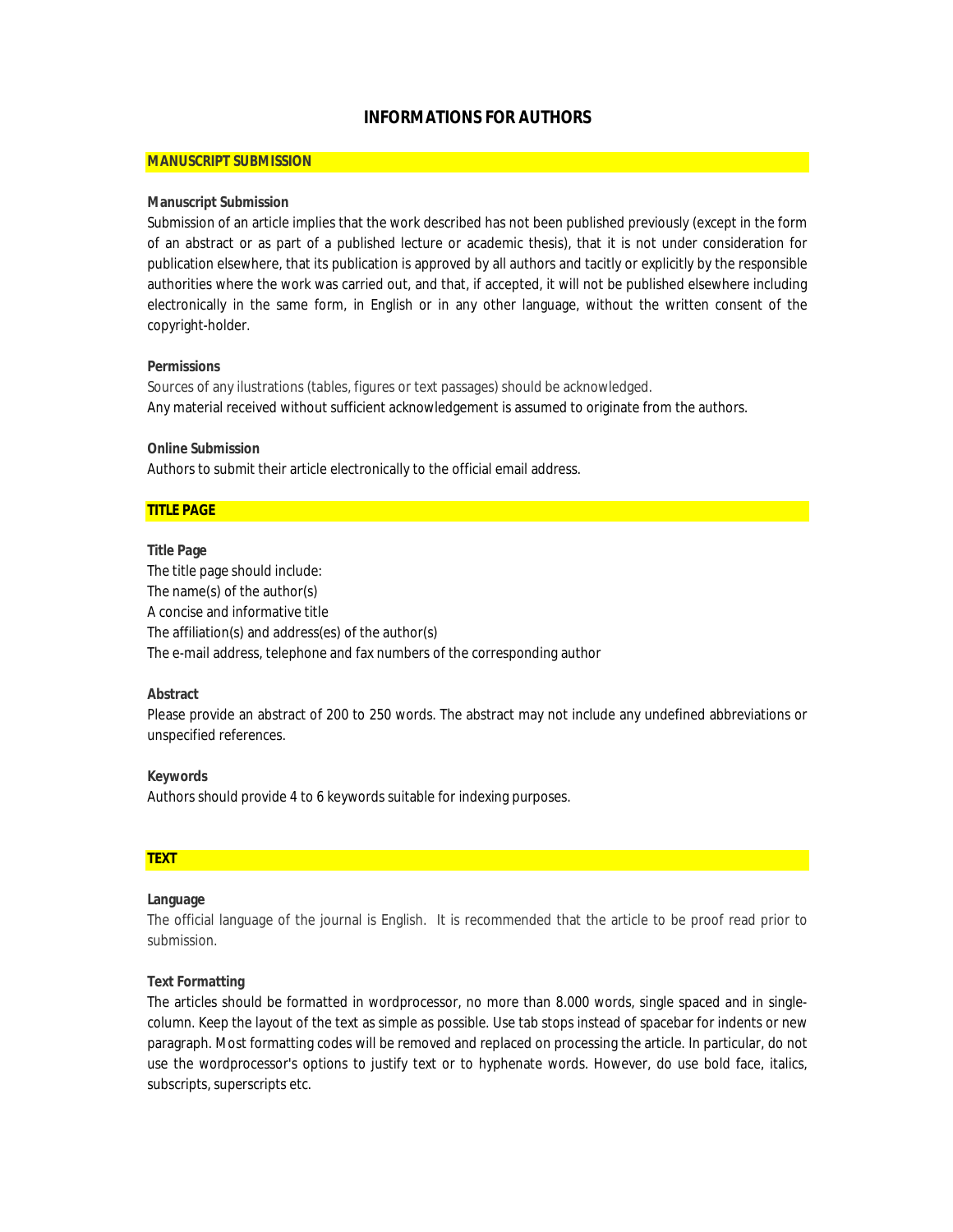Please exclude all figures and tables from the text and provide them in the separate pages, but clearly indicate the placement in the text. The example of table may be seen in Table 1 and the figure example is in Fig. 1.

#### **Headings**

Please use the decimal system of headings with no more than three levels.

#### **Abbreviations**

Abbreviations should be defined at the first appearence and used consistently thereafter.

#### **Footnotes**

Footnotes may be used to give additional information, as necessary, and presented separately at the end of the article. Do not include footnotes in the reference list and do not contain any figures or tables.

Footnotes to the text are numbered consecutively; those to tables should be indicated by superscript lowercase letters (or asterisks for significance values and other statistical data). Footnotes to the title or the authors of the article are not given reference symbols.

#### **Acknowledgments**

Acknowledgments of people, grants, funds, etc. should be placed in a separate section before the reference list. The names of funding organizations should be written in full.

### **SCIENTIFIC STYLE**

Please use the standard mathematical notation for formulae, symbols etc.: Italic for single letters that denote mathematical constants, variables, and unknown quantities Roman/upright for numerals, operators, and punctuation, and commonly defined functions or abbreviations, e.g., cos, det, e or exp, lim, log, max, min, sin, tan, d (for derivative) Bold for vectors, tensors, and matrices.

#### **REFERENCES**

### **Citation**

Cite references in the text written according to APA (see http).

### **Reference list**

The list of references should only include works that are cited in the text and that have been published or accepted for publication. Personal communications and unpublished works should only be mentioned in the text. Do not use footnotes or endnotes as a substitute for a reference list.

Reference list entries should be alphabetized by the last names of the first author of each work.

#### **Examples of Reference**

### *Journal Article*

Heikens, A., B. Widianarko, I.C. Dewi, J.L.M. De Boer, W. Seinen & K. van Leeuwen (2005). The impact of the hyperacid Ijen Crater Lake. Part II: a total diet study. *Environmental Geochemistry and Health 27*, 475-483

### *Book (One Author)*

Burke, J. (1999). *The knowledge web: From electronic agents to stonehenge and back-and other journeys through knowledge.* New York: Simon & Schuster.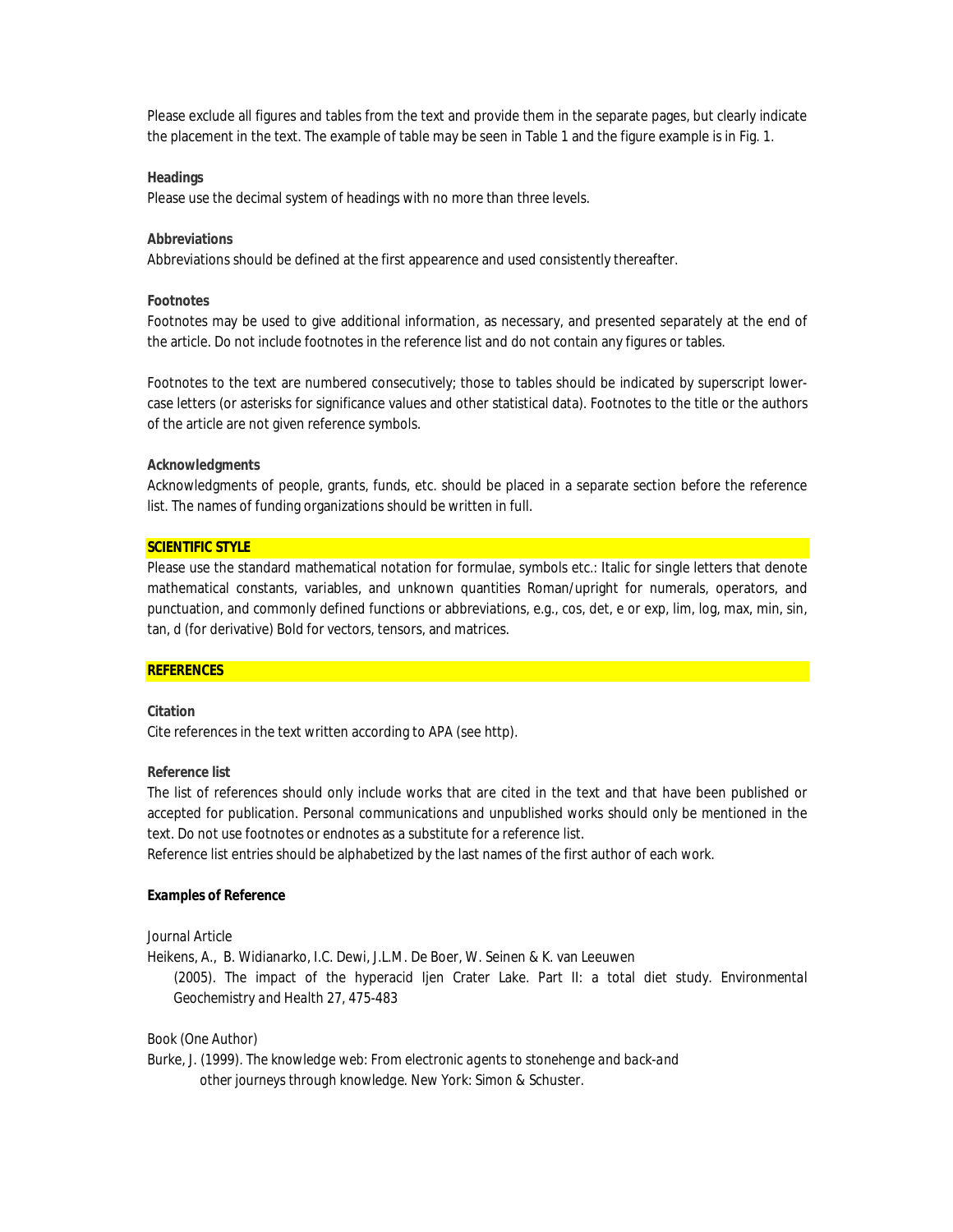#### *Book (Two Authors)*

Kammen, D. M., & Hassenzahl, D. M. (1999). *Should we risk it?* (2nd ed.) Princeton, NJ: Princeton University Press.

#### *Book (Three Authors or more)*

Calvert, P., Morgan, P., Rosemarin, R., Sawyer, R., & Xiao, J. (2004). *Ecological sanitation.* (Rev. ed.)*.* Stockholm: Stockholm Environment Institute.

#### *Books (No Author)*

*Illustrated atlas of the world.* (1985). Chicago: Rand McNally.

### *Edited Volume*

Schmidt, R. H., & Rodrick, G. E. (Eds. ). (2003). *Food safety handbook.* New Jersey: John Wiley & Sons.

#### *Chapter in an Edited Volume*

Coleman, M. E., & Marks, H. M. (2003). Risk analysis frameworks for chemical and microbial hazards. In R. H. Schmidt & G. E. Rodrick (Eds.), *Food safety handbook* (pp. 255-276). New York: John Wiley & sons, Inc.

### *Chapter in Book*

Widianarko, B. (2005). Case study on Japan's environmental soft loan program and the relevance to developing countries in East Asia. In A. Bianchi, W. Cruz & M. Nakamura (eds.): *Local approaches to environmental compliance – Japanese case studies and lessons for developing countries (pp: 129-131)*. Washington D.C.: WBI Learning Resources Series. World Bank Institute.

#### *Article in Magazine*

Bast, R. (1995, May/June). In search of the perfect day. *Montage 95,* 72-73.

### *Internet Article (on line)*

- Benton Foundation (1998). *Losing ground bit by bit: Low-income communities in the information age* [Electronic version]. Retrieved June 27, 2001, from <http://www.benton.org/Library/Low-Income/two.html>
- Varian, H. R. (1997, June 11). *The future of electronic journals.* Paper presented at the 1997 Scholarly Communication and Technology Conference. Retrieved June 27, 2001 from <http://arl.cni.org/scomm/scat/varian.html>
- Post, S. (2007). It's good to be good: How benevolent emotions and actions contribute to health, [on line]. *The Global Spiral, 6,* 6-8. from<http://www.metanexus.net/> globalspiral/06-07.html

#### *Computer Software*

Crawford, C. (1985), Balance of power [Computer software]. Northbrook, IL: Mindscape, SFN.

#### **TABLES**

All tables are to be numbered using Arabic numerals.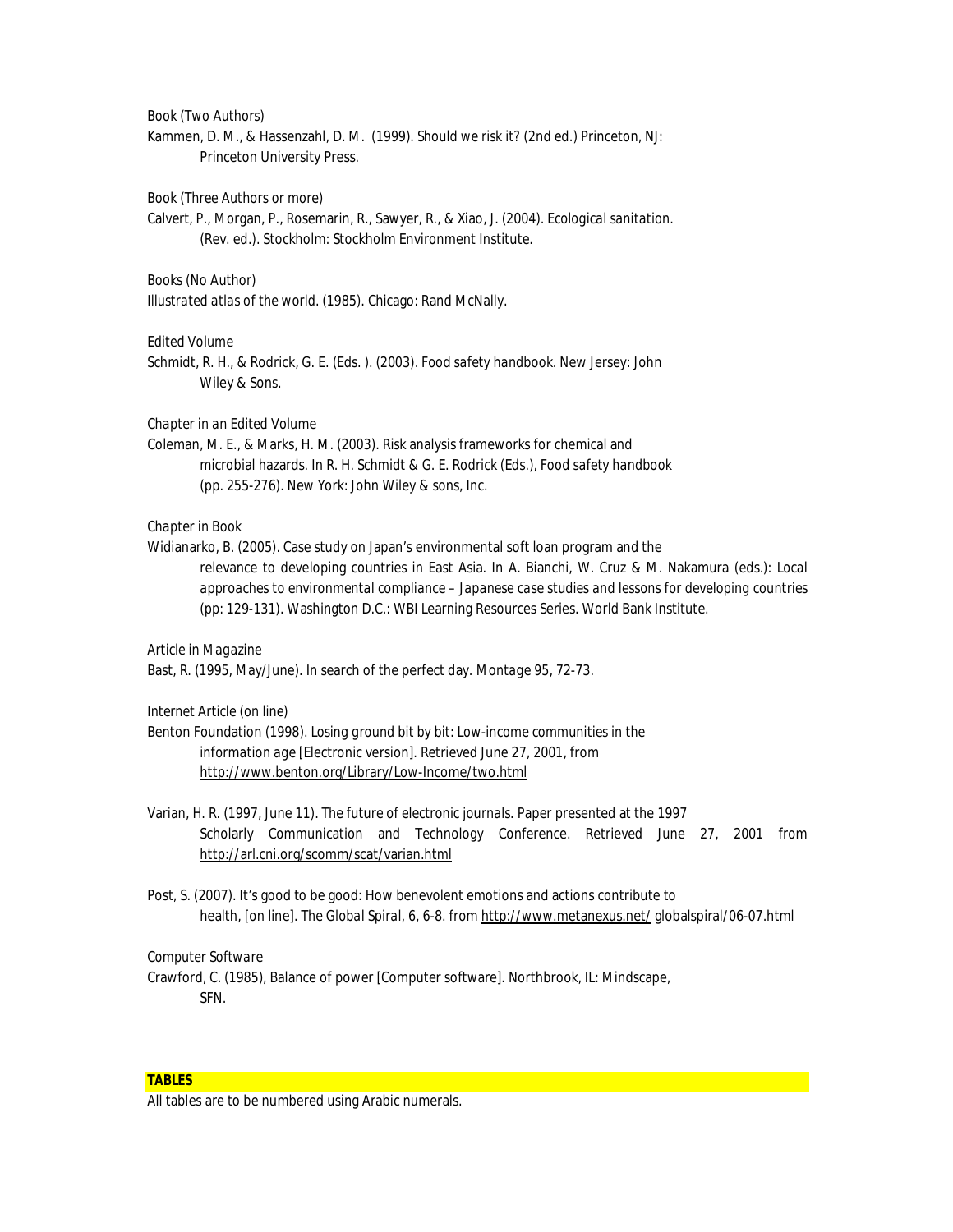Tables should always be cited in text in consecutive numerical order.

For each table, please supply a table caption (title) explaining the components of the table.

Identify any previously published material by giving the original source in the form of a reference at the end of the table caption.

Footnotes to tables should be indicated by superscript lower-case letters (or asterisks for significance values and other statistical data) and included beneath the table body.

### **ARTWORK**

For the best quality final product, it is highly recommended that you submit all of your artwork (photographs, line drawings, etc.) in a separate electronic file. Please use TIFF, JPEG or PDF format. MS Office files are also acceptable. Vector graphics containing fonts must have the fonts embedded in the files.

## **AFTER ACCEPTANCE**

Upon acceptance of your article you will receive a page where you can sign the Copyright Transfer Form to be signed and sent back to the publisher. This will ensure the widest possible protection and dissemination of information under copyright laws. Once the signed Copyright Transfer Form has been received, your article will be processed.

**Offprints** 

Offprints can be ordered by the corresponding author.

**Final Author Checking** 

Prior to publication, the articles will be sent to the author to have final checking. The purpose is to check for typesetting or conversion errors and the completeness and accuracy of the text, tables and figures. Substantial changes in content, e.g., new results, corrected values, title and authorship, are not allowed without the approval of the Editor.

Provide a ist of corrections quoting the text line number or make your revisions directly on the text. Please send your corrections by email or scan the revised pages. The completeness and correctness of the text, tables and figures will improve the journal quality.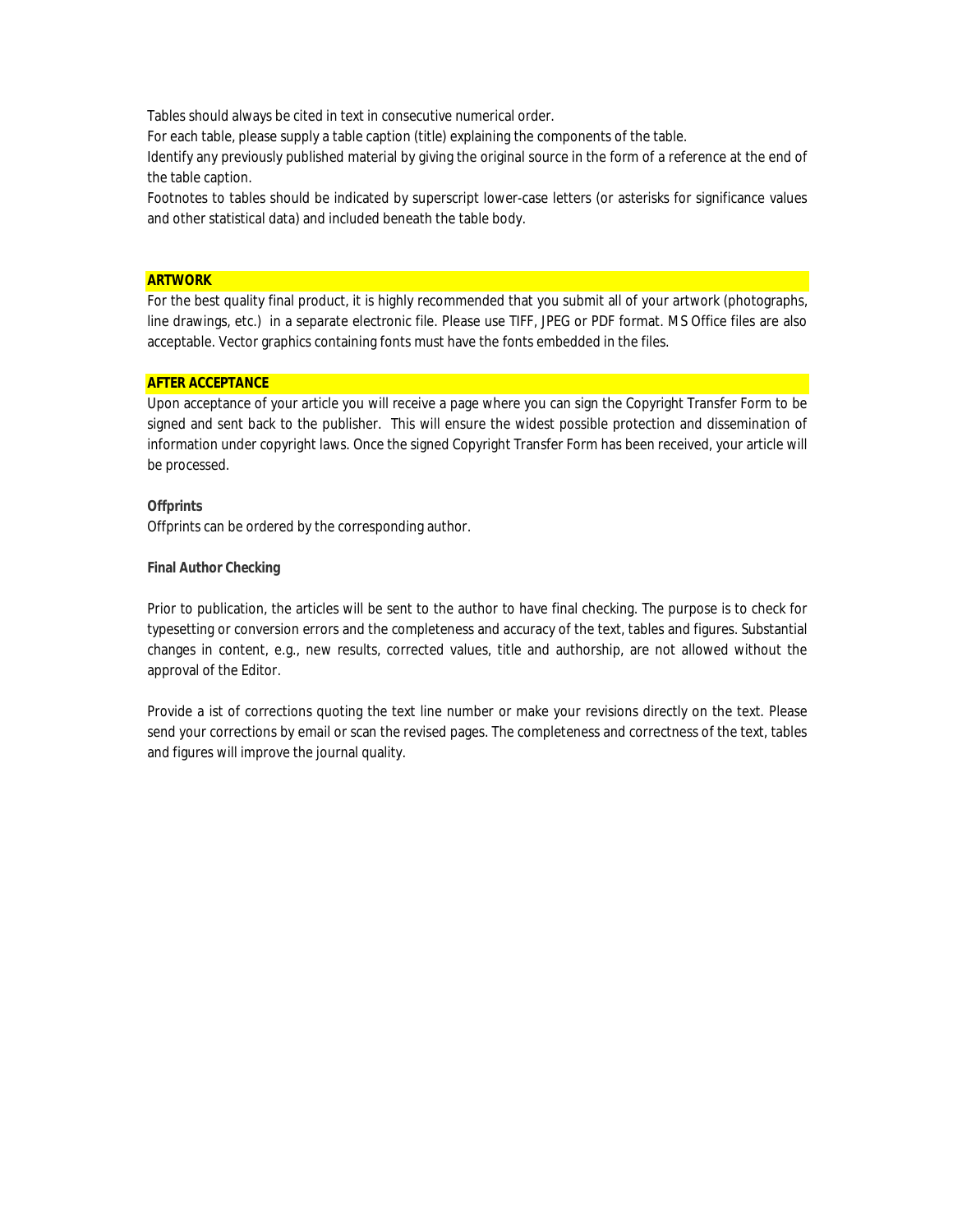# **CAPTIONS FOR TABLES**

Table 1: Average deviation of DHPF simulation results for the distorted 18-bus IEEE system with respect to those generated by ETAP packages and the HARMFLOW algorithm

Table 2:..

Etc.

| able |  |
|------|--|
|------|--|

| <b>Results</b>      | Average deviation $(\%)$ |             |
|---------------------|--------------------------|-------------|
|                     | <b>HARMFLOW</b> [2]      | <b>ETAP</b> |
| Fundamental voltage | 0.005870                 | 0.002134    |
| rms voltage         | 0.027797                 | 0.026716    |
| Distortion factor   | 0.000327                 | 0.000267    |
| THD of voltage      | 0.572418                 | 0.499733    |